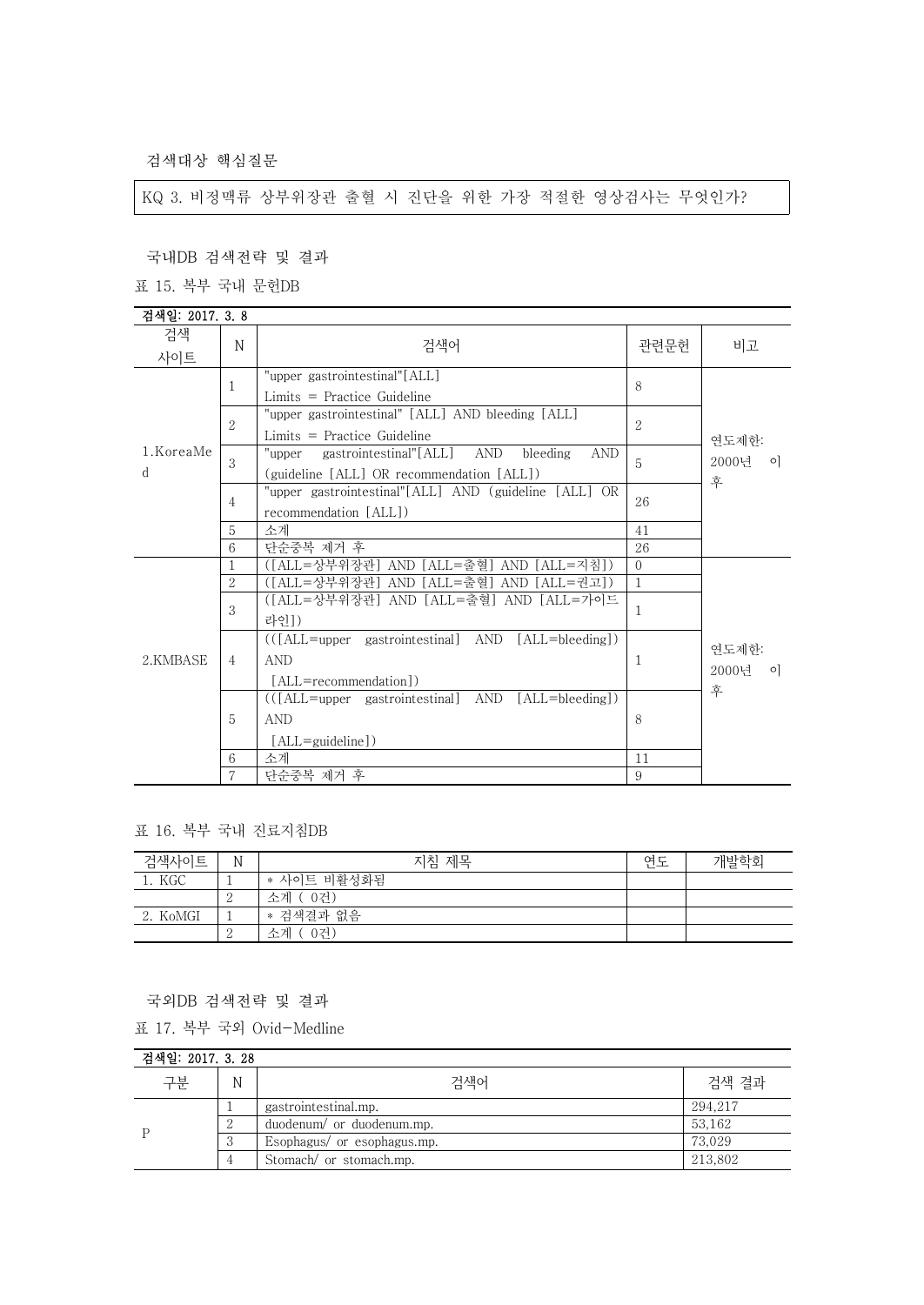| 검색일: 2017. 3. 28 |    |                                                                                             |         |
|------------------|----|---------------------------------------------------------------------------------------------|---------|
| 구분               | N  | 검색어                                                                                         | 검색 결과   |
|                  | 5  | OR 2 OR 3 OR 4                                                                              | 556,667 |
|                  | 6  | Gastrointestinal Hemorrhage/ or Hemorrhage.mp. or Hemorrhage/                               | 238,883 |
|                  | 7  | bleeding.mp.                                                                                | 150,927 |
|                  | 8  | 6 or 7                                                                                      | 329.553 |
|                  | 9  | 5 AND 8                                                                                     | 57,966  |
|                  | 10 | exp Positron-Emission Tomography/ or CT.mp.                                                 | 271,521 |
|                  | 11 | Scintigraphy.mp.                                                                            | 35,108  |
| 검사               | 12 | Angiography/<br>angiography.mp.<br>Computed<br>Tomography<br><sub>or</sub><br><sub>or</sub> | 233,600 |
|                  |    | Angiography/                                                                                |         |
|                  | 13 | 10 OR 11 OR 12                                                                              | 508,839 |
| p&검사             | 14 | 9 AND 13                                                                                    | 4,366   |
|                  | 15 | guideline\$.ti.                                                                             | 55,406  |
|                  | 16 | practice guideline.pt.                                                                      | 22,660  |
| 지침               | 17 | recommendation\$.ti.                                                                        | 27,353  |
|                  | 18 | guideline.pt.                                                                               | 16,458  |
|                  | 19 | 15 or 16 or 17 or 18                                                                        | 94,904  |
| p&검사&지<br>침      | 20 | 9 AND 13 AND 19                                                                             | 12      |
| 연도               | 21 | 14 AND 19 2006~current                                                                      | 8       |
| 종합               | 22 |                                                                                             | 8       |

# 표 18. 복부 국외 Ovid-Embase

| 검색일: 2017. 3. 14 |                |                                                                                             |           |
|------------------|----------------|---------------------------------------------------------------------------------------------|-----------|
| 구분               | N              | 검색어                                                                                         | 검색 결과     |
|                  | 1              | gastrointestinal.mp.                                                                        | 504,800   |
|                  | $\overline{2}$ | duodenum/ or duodenum.mp.                                                                   | 103,718   |
|                  | 3              | Esophagus/ or esophagus.mp.                                                                 | 198,472   |
|                  | 4              | Stomach/ or stomach.mp.                                                                     | 442,435   |
| P                | 5              | 1 OR 2 OR 3 OR 4                                                                            | 1,034,518 |
|                  | 6              | Hemorrhage.mp.                                                                              | 341,055   |
|                  | 7              | bleeding/ or gastrointestinal hemorrhage/ or bleed*.mp.                                     | 482,893   |
|                  | 8              | 6 or 7                                                                                      | 658,066   |
|                  | 9              | 5 AND 8                                                                                     | 122,310   |
|                  | 10             | exp Positron-Emission Tomography/ or CT.mp.                                                 | 1,092,834 |
|                  | 11             | Scintigraphy.mp.                                                                            | 67,318    |
| 검사               | 12             | Angiography/<br>Computed<br>Tomography<br>angiography.mp.<br><sub>or</sub><br><sub>or</sub> | 299,534   |
|                  |                | Angiography/                                                                                |           |
|                  | 13             | 7 OR 8 OR 10                                                                                | 1,393,818 |
| P&검사             | 14             | 9 AND 13                                                                                    | 23,610    |
|                  | 15             | guideline\$.ti.                                                                             | 81,452    |
| 지침               | 16             | recommendation\$.ti.                                                                        | 38,501    |
|                  | 17             | 15 or 16                                                                                    | 117,840   |
| P&검사             |                |                                                                                             |           |
| &지침              | 18             | 9 AND 13 AND 17                                                                             | 260       |
| 연도               | 19             | 14 AND 17 2006~current                                                                      | 203       |
| 종합               | 20             |                                                                                             | 203       |

## 표 19. 복부 국외 GIN

| ≂ | 3.28     |                                                                                      |
|---|----------|--------------------------------------------------------------------------------------|
| N | 그샌이<br>− | $\sim$ $\sim$<br>∼<br>.<br>$\overline{\phantom{a}}$<br>$\overline{\phantom{0}}$<br>– |